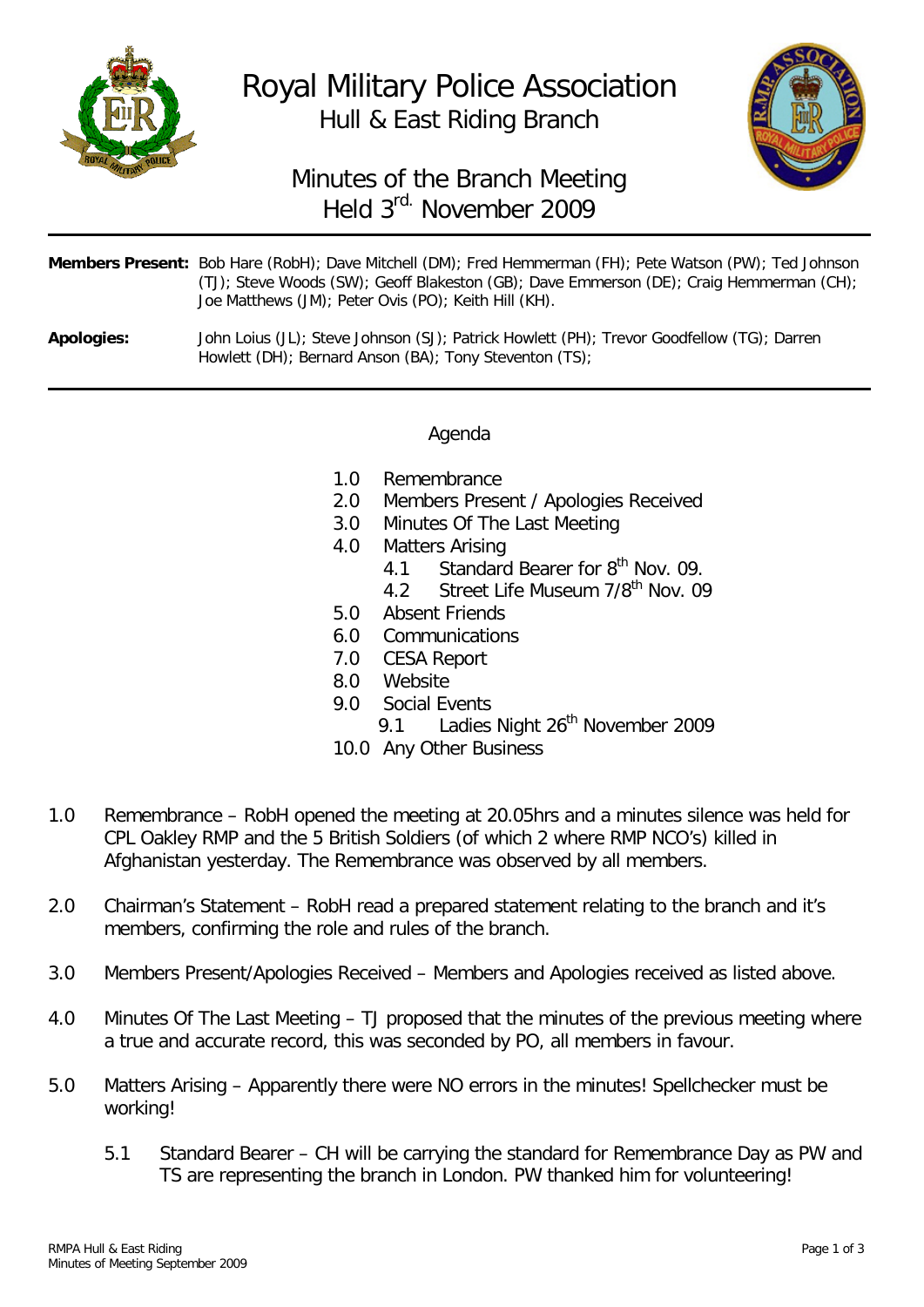- 5.2 Street Life Museum DM gave a brief on the Street Life Museum display weekend. The Branch will be represented again following a successful first year last year. Members are asked to spare an hour of their time to help out. Liaise directly with DM to arrange a time. Any members are also asked whether they have any CMP/RMP memorabilia that they could loan out for the display, again liaise directly with DM.
- 6.0 Absent Friends DM reported that PH is feeling a lot better then he was and thanked us for our concern. Our thoughts go out to those who are not with us tonight. FH stated that he has spoken to Bernhard Anson and he isn't too well. He stated that he hadn't received any minutes for some weeks. PW will arrange for minutes to be sent.
- 7.0 Communications The Branch had received the following communications:
	- 7.1 PW Stated that he had received the Minutes of the Meeting of the Trustees of the RMPA from RHQ, held on  $12<sup>th</sup>$  September. Any member who wishes to view these minutes should contact PW.
	- 7.2 PW Stated that he had received a letter from Sir John Chilcot, the Chairman of the Iraq Inquiry, giving details of various events to be held in order that Iraq Veterans can give details of their time in Iraq. This only affects TS and he had been emailed the letter already.
	- 7.3 PW stated that he had received an email from the Birmingham (Central) Branch RMPA who had informed us that they have also set up a website. Please see [www.rmpabhamcentral.com](http://www.rmpabhamcentral.com/) for further details.
	- 7.4 PW stated that he had received an email from Mick Budding from sunny Spain which stated as follows:

From: Mick Budding Phone: \*\*\*\*\*\*\*\*\*\*\* E-mail: \*\*\*\*\*\*\*\*@\*\*\*\*\*\*\*\* Message: Got the details of this website from Fred, and I must say that I'm MOST impressed - who would have ever thought that a shower of useless bastards like you lot could have ever made the gigantic leap into the 17th century. But well done to whoever brought it into being.

Will now go and start working through all the Minutes, so I'm reasonably up to speed.

Yes, I still think about you all, and no amount of lying down in a dark room can prevent it. A tad pissed off at the moment as it's still bright blue sky and 30 degrees here, and miss the freezing cold & rain of UK. Will go and have a game of golf to take my mind off things. Best wishes to all - Yours Aye. Mick.

- 8.0 CESA Report DM reported that he had attended the meeting and that the main discussion was with regard to Remembrance Day Parade. The timings are as follows: Attend for 09.45hrs, march off 10.45hrs. Troops are to fall in at Pease Street off Anlaby Road.
- 9.0 Website PW reported that there had been no further changes to the website in terms of structure. He has included several items to the News section, and members that have indicated that they are on the internet have been sent link to the new item on each occasion
- 10.0 Social Events –